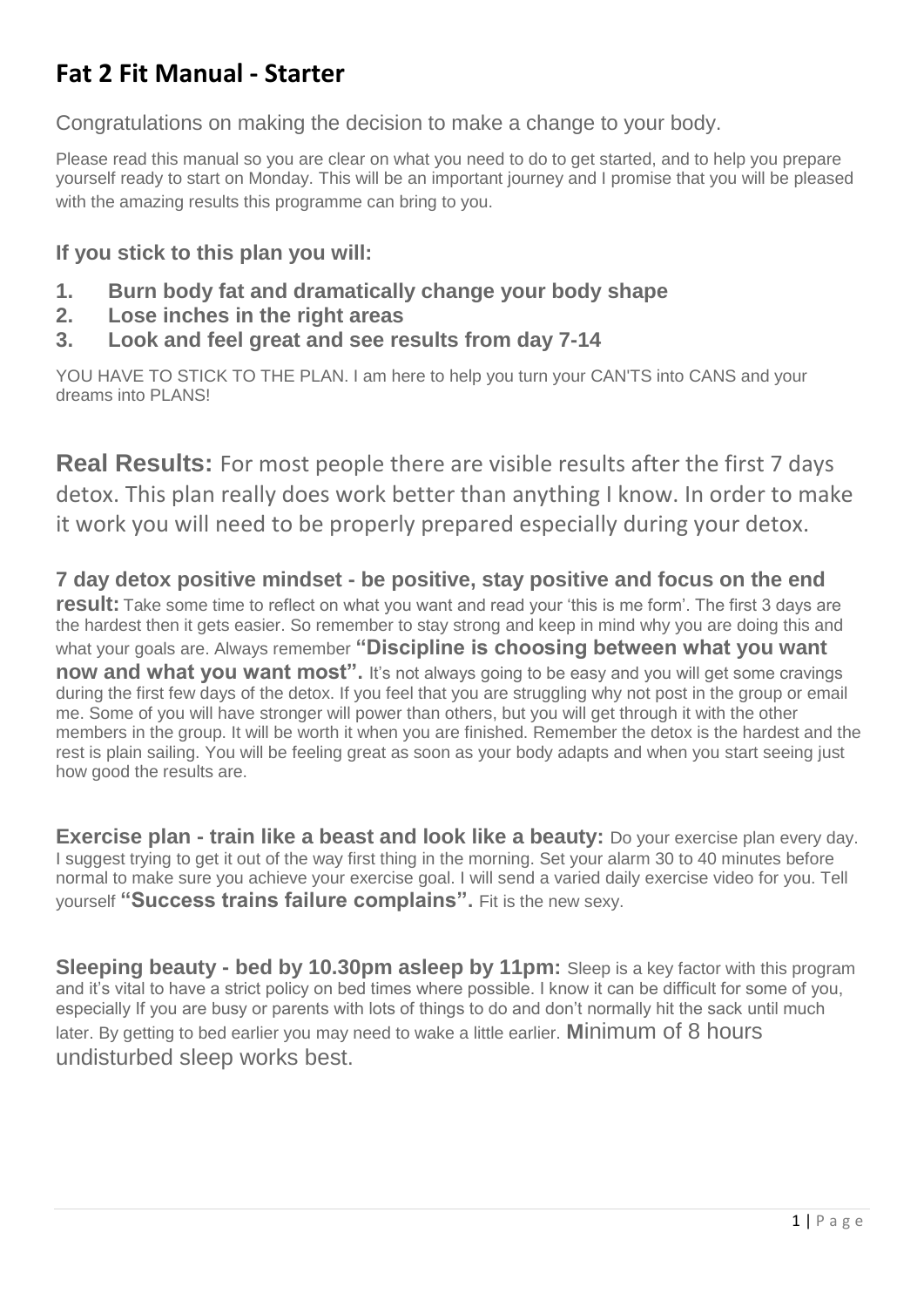How this plan works: I will be giving you instructions along the way. I will post a message in our secret Facebook group most days with full notes as we go along. PLEASE LISTEN to any audio messages. It's vital for you to listen to these instructions. For those of you that are not on Facebook, please email or text me so that I know to email the steps to you instead. A new message will be posted for you most evenings clearly explaining what to do for the next day or 2. You should make time to read these on the night or latest, the very next morning before you do anything.

### **What to do next?**

**1. Fill in your 'this is me form'** at the bottom to tell me a little bit more about where you are now and what your aspirations are. Please answer the questions on this sheet and save so that I can look at them later.

**2. Have you printed off your vital stats?** Record your vital stats and take your front and side picture.It is Important to record your body stats by photo and measurements so we can track your progress accurately. If you want me to do them just make an appointment before one of my classes by booking online. Ensure that muscles are not flexed when you measure them and always measure the same area. It MUST be done before your MONDAY start date.

#### **3. Shopping list**

**Have you printed off your shopping list?** Take a look at the shopping list and our meal ideas for the next 7 days detox. Try to work out what you will be eating for most days so that you are prepared. Using our ideas or create your own. Only eat what is on the shopping list for the next 7 days. I will post food notes on what to eat and what to avoid on the group as we go along.

#### **4. Give it up (for best results)**

Between now and the start and for the 7 day detox you need to give up the following: Caffeine, alcohol, anything with sugar and all sugar replacements, processed foods and dairy products.

#### **5. Water and Food Diary**

**Have you printed off your water and food diary?** Drink a minimum of 3 litres of water every day (more if needed) that's 6 small 50cl or 500ml bottles. **Drink** at least 1 large glass 15 minutes before each meal and if you forget set a timer on your phone every hour to remind yourself.

**Meals:** It is important to record what you eat and log your water.

**Great! let's get started ……………………………….**

**Fill in the questions on the next page:**